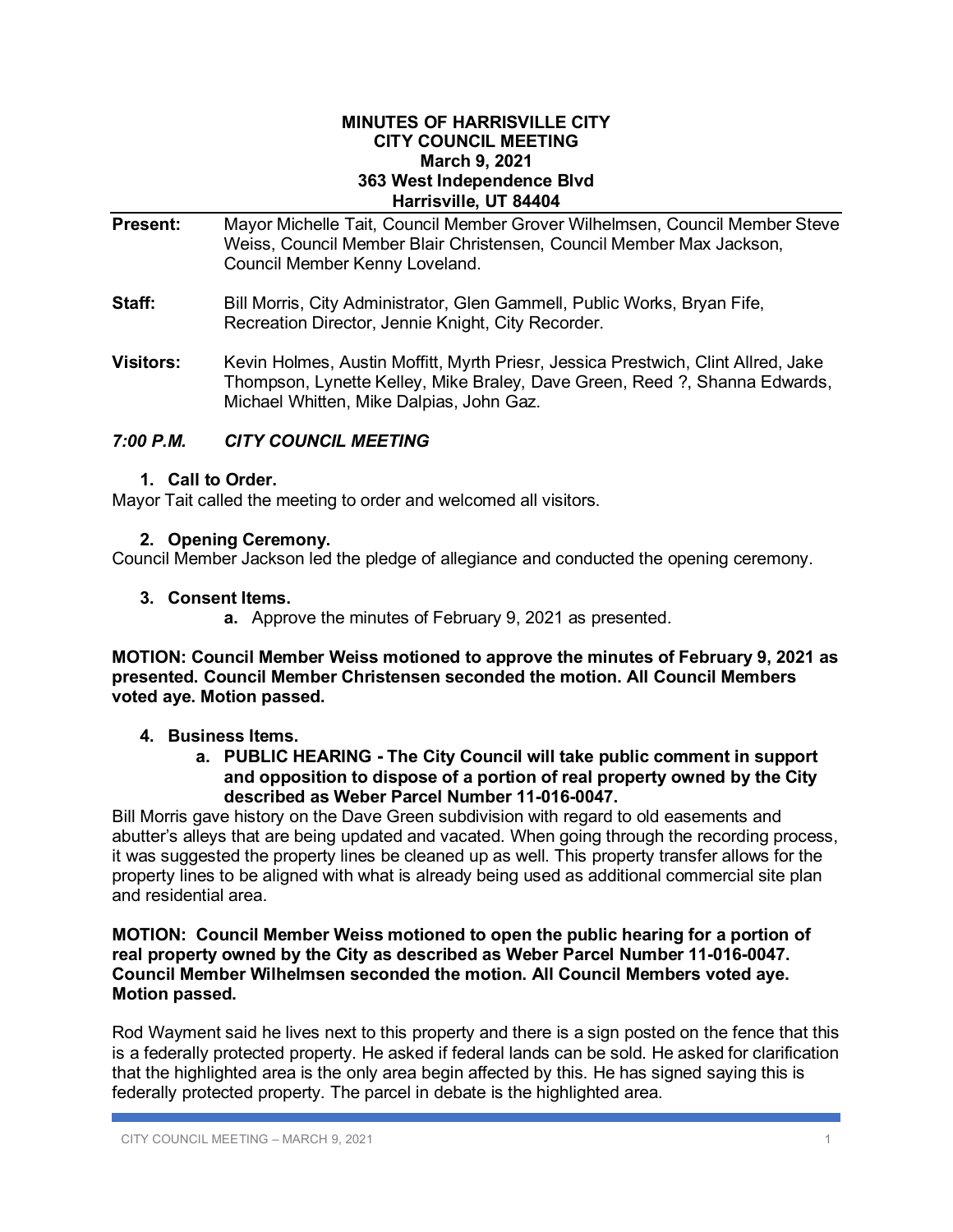**MOTION: Council Member Jackson motioned to close the public hearing. Council Member Weiss seconded the motion. All Council Members voted aye. Motion passed.**

#### **b. Discussion/possible action to adopt Harrisville Ordinance 518; Mixed-Use/In-Fill Commercial Amendments.**

Bill Morris that as the mixed-use ordinance has been implemented and after receiving some feedback, this amendment will allow the clustering of commercial elements in the development to give some flexibility. If a development wants to include a large pad retailer like Maverik or Rite-Aid, that can now be included as the commercial element in one area rather than requiring the entire frontage.

## **MOTION: Council Member Christensen motioned to adopt Harrisville Ordinance 518; Mixed-Use/In-Fill Commercial Amendments. Council Member Wilhelmsen seconded the motion. A Roll Call Vote was taken.**

| <b>Council Member Loveland</b>    | Yes |
|-----------------------------------|-----|
| <b>Council Member Jackson</b>     | Yes |
| <b>Council Member Christensen</b> | Yes |
| <b>Council Member Weiss</b>       | Yes |
| <b>Council Member Wilhelmsen</b>  | Yes |

# **Motion passed 5-0.**

**c. Discussion/possible action to grant preliminary approval for Ashlar Cove Subdivision located at approximately 1100 North 325 West.**

Bill Morris explained this development comes with a positive recommendation from Planning Commission but has a lot of items on the engineer's memo. To receive final approval, they must come back with a clean memo. He read the memo into the record and reviewed the requirements. Matt Robertson explained he has been working with the developer to address some of the issues already. One of the primary items is taking the storm water out to North Harrisville Road and into Four Mile Creek. The original plan was to feed this into the irrigation, which might have caused flooding. They will work through the outstanding issues and come back for final approval.

Council Member Loveland asked for clarification on the plat, since there were two different locations for the storm water detention. Matt Robertson further explained the storm water basin was originally at the lower end of the development, but after their first review, this was moved over to the current location at the bottom of the cul de sac and will go west through the Milne driveway and out to Four Mile Creek. Bill Morris informed Council that we do not mix storm water and irritation, because storm water can contain contaminants. He also pointed out due to fire code, they cannot have more than 30 lots without a secondary access, to meet the planning issue. With tying into 325 West, they are able to meet this requirement.

Council Member Jackson asked if the snow removal will be an issue. Glen Gammell said there will be a 40-foot snow pack area so they will not have to deal with mailboxes and driveways with snow removal. Council Member Jackson asked if they have UDOT approval. Matt Robertson reviewed the UDOT permit. Council Member Jackson asked about the 325 West access. Matt Robertson said 325 West was out of compliance because of the length of the cul de sac and this will actually address that as well.

Council Member Christensen asked if any citizens on North Harrisville Road will be affected by the irrigation basin. Matt Robertson said they are piping the irrigation ditches through this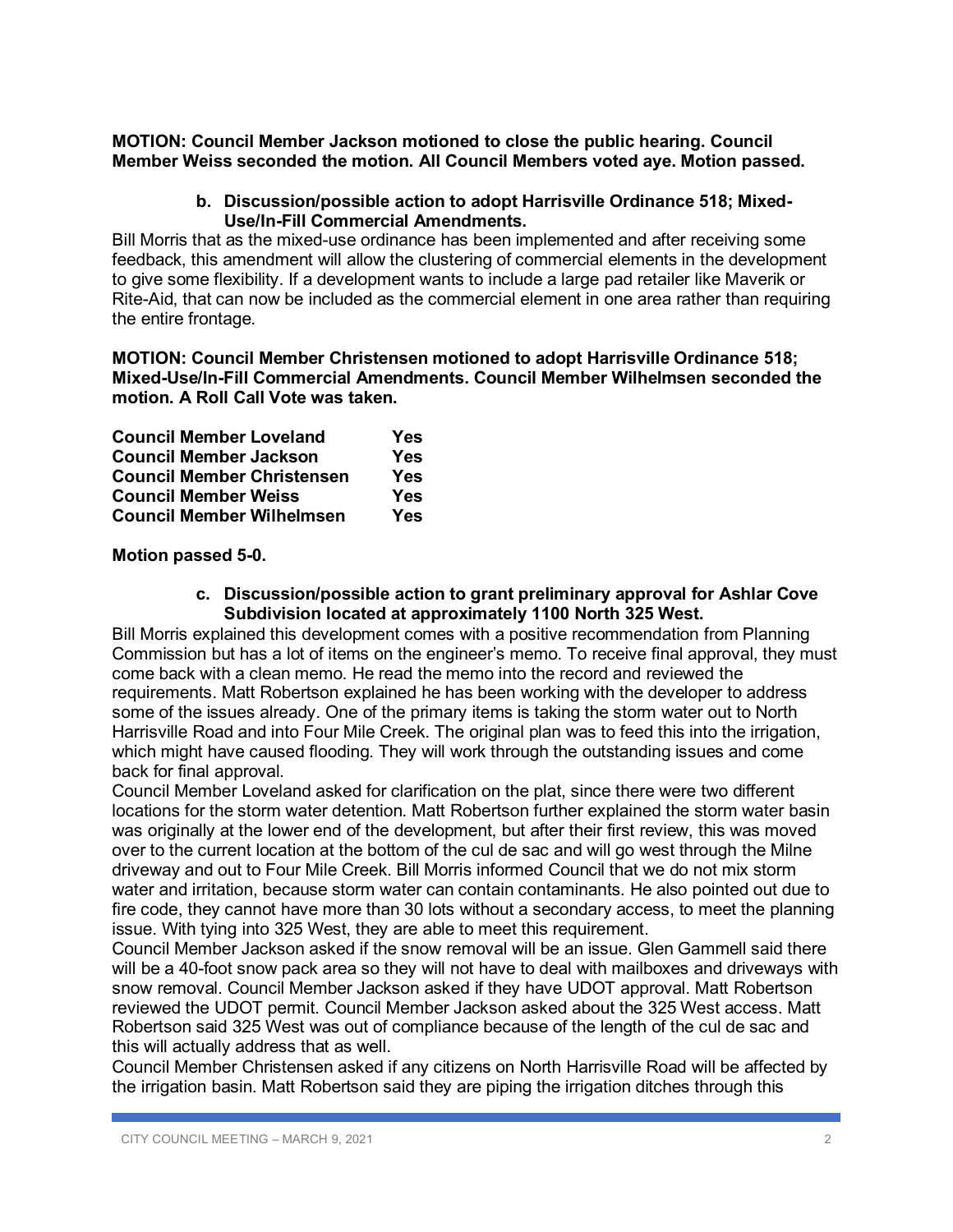property, so the water should flow through the pipes. They are also required to get approval from the Levi Taylor ditch owners.

Council Member Jackson said he would like to go on record along with the other ditch owners, that he will scrutinize how their irrigation will be delivered.

## **MOTION: Council Member Loveland motioned to grant preliminary approval for Ashlar Cove Subdivision located at approximately 1100 North 325 West. Council Member Jackson seconded the motion. All Council Members voted aye. Motion passed.**

#### **d. Discussion/possible action to adopt Resolution 21-03; Property Transfer.** Glen Gammell explained this is actually a storm water basin, listed as Dixon Creek. He is unaware of why the signs were placed on the fencing. Bill Morris displayed the National Wetlands Map, which designates certain areas as potential wetlands. He showed how the wetlands map overlays on this area, which designates this as federally protected area.

Rod Wayment said he was told his basement would not flood anymore and he is concerned with future changes. He asked if this could be sold. Bill Morris said yes, this can be sold, but not built on. But Dave Green is not planning to build anything in this area. Glen Gammell said this is directly along the creek and very swampy area. The clean out greatly improved this area.

# **MOTION: Council Member Weiss motioned to adopt Resolution 21-03; Property Transfer. Council Member Loveland seconded the motion. A Roll Call Vote was taken.**

| <b>Council Member Loveland</b>    | Yes |
|-----------------------------------|-----|
| <b>Council Member Jackson</b>     | Yes |
| <b>Council Member Christensen</b> | Yes |
| <b>Council Member Weiss</b>       | Yes |
| <b>Council Member Wilhelmsen</b>  | Yes |

# **Motion passed 5-0.**

# **e. Discussion/possible action to approve surplus of scrap metal.**

Glen Gammell explained there is a lot of scrap metal accumulating; items like mower blades and snow plow items. They are seeking permission to recycle these to Blooms Recycling and put the money received back into the general fund.

**MOTION: Council Member Christensen motioned to approve the surplus of scrap metal. Council Member Weiss seconded the motion. A Roll Call Vote was taken.**

| <b>Council Member Loveland</b>    | Yes |
|-----------------------------------|-----|
| <b>Council Member Jackson</b>     | Yes |
| <b>Council Member Christensen</b> | Yes |
| <b>Council Member Weiss</b>       | Yes |
| <b>Council Member Wilhelmsen</b>  | Yes |

# **Motion passed 5-0.**

# **5. Public Comments -** *(3 minute maximum)*

Marvin Farrell said he sent out a letter regarding irrigation ditches, specifically the Taylor ditch and the other ditch that parallels this ditch, which if a road goes through there, that will need to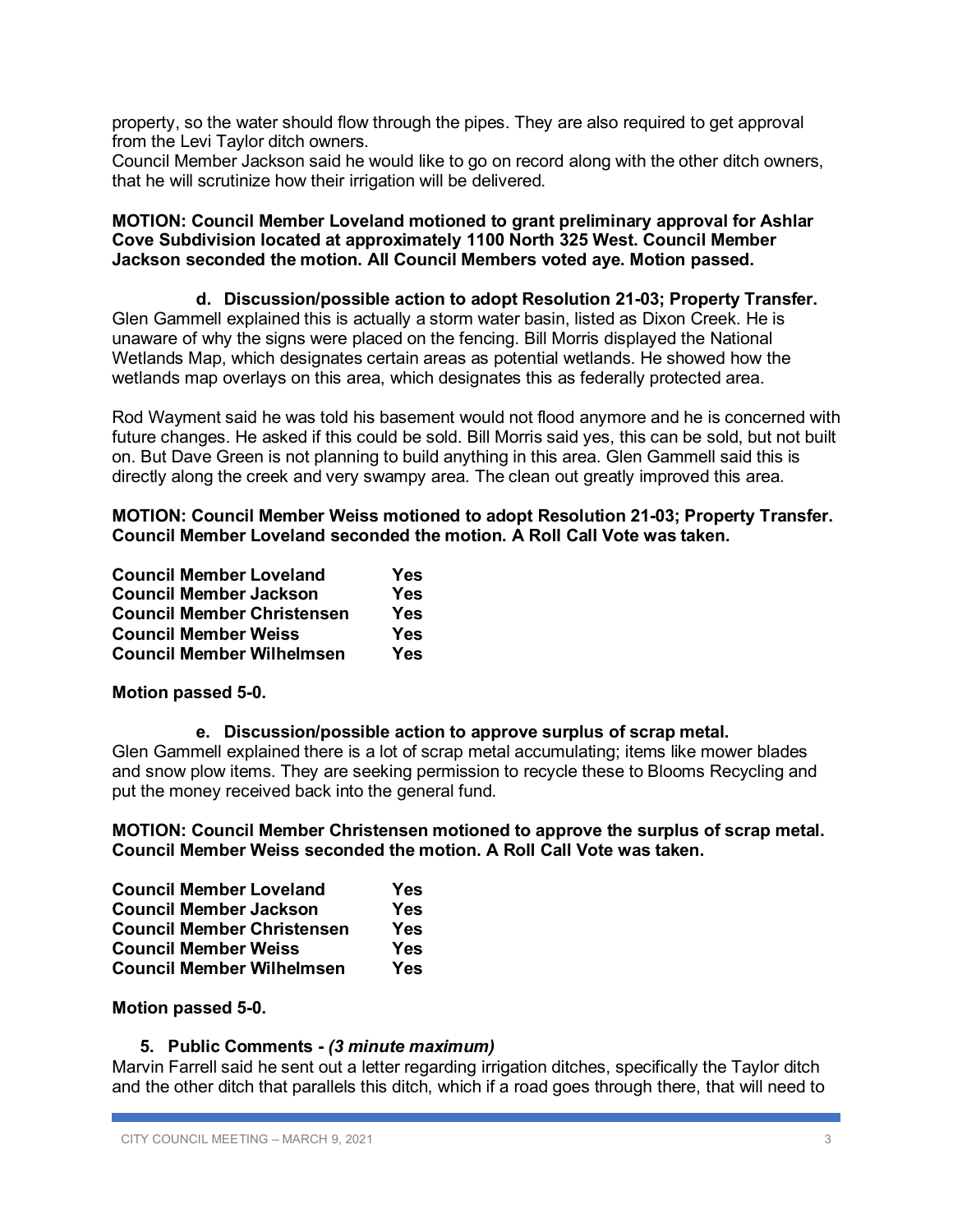be piped as well. The easements need to be addressed as well. The 10 foot easement is not wide enough to address the needs, he is asking for a larger easement. The main lines, trunk lines, are a minimum of 18 inches. Once these are piped, they will lose the flow. Some of the irrigation boxes are only 15 inches. The irrigation ditch runs from May to October with water flowing 24 hours, 7 days. The other issue is open space. The city is reducing open space and if we are trying to maintain 20% open space, could there be a walking path on the irrigation easements. The next issue is storm water. The city recognizes both the six mile and four mile in the codes, but when there is more water being dumped into there and goes downstream, he is getting flooded. The last storm that hit, he took pictures of where this is on Chugg Lane. He thanked Council for letting him address them and he is willing to further discuss this.

# **6. Mayor/Council Follow-Up.**

Mayor Tait informed Council Bill Morris has organized a Waste Management field trip to the recycle facility on March 23rd at 11:00am for any interested members of our community. Due to Covid-19 restrictions, we will not be allowed to carpool but can travel down for a tour. Bill Morris said there has been some confusion with neighboring cities having difficulty with their recycle programs, but Harrisville has a healthy program. He strongly suggested participants wear solid shoes and bring a mask.

Mayor Tait informed Council of the ULCT Spring Conference; explaining the Utah League of Cities and Towns holds two conventions per year. The spring conference will be held in St. George in person or virtually. Jennie Knight will take care of any reservations for Council Members. If attending in person, a negative Covid-19 test result within 72 hours of the start of the conference will be required.

Bill Morris explained to Council that as shareholders, or irrigation ditch owners, the 20-foot easement requirement must come from Western Irrigation. As far as open space, Council will be talking about acquiring some open space later in the meeting. There have been significant development pressures staff has been addressing for apartments and townhouses. Storm water is constantly a continuing process; but dealing with storm water has allowed people to live here. At one time, this was a wet and clay area. This is a good time to do a storm water maintenance program. There will be a lot of residents whose access to these land drains will have to be serviced and cleaned out. Council Member Jackson pointed out the Parker Ranch used to be a flood area. He asked if Marv Farrell was meaning the Shurtiff ditch, rather than the Painter ditch. Marvin Farrell said from his understanding the Shurtliff ditch is farther down and the Painter ditch is the one that will be affected.

Council Member Jackson informed Council the Terikee marker ceremony is scheduled for May 1<sup>st</sup> at 11:00am. He has invited the Shoshone Indian Tribe as well as the Urban Stewart family for the rededication of this monument. He asked how the placement of the new marker is going. Glen Gammell said he has purchased the special drill bit to anchor the new plaque but they are waiting for weather temperatures to ease up so when they drill it they will not crack the rock. Council Member Jackson said he will reach out to do a press release and inform the city officials and historian.

**7. CLOSED EXECUTIVE SESSION:** Utah State Code §52-4-205(1)(a) &(d): The Council may consider a motion to enter into Closed Executive Session for the purpose of discussion of character, professional competence, or physical or mental health of individual(s) and strategy sessions to discuss the purchase, exchange, or lease of real property.